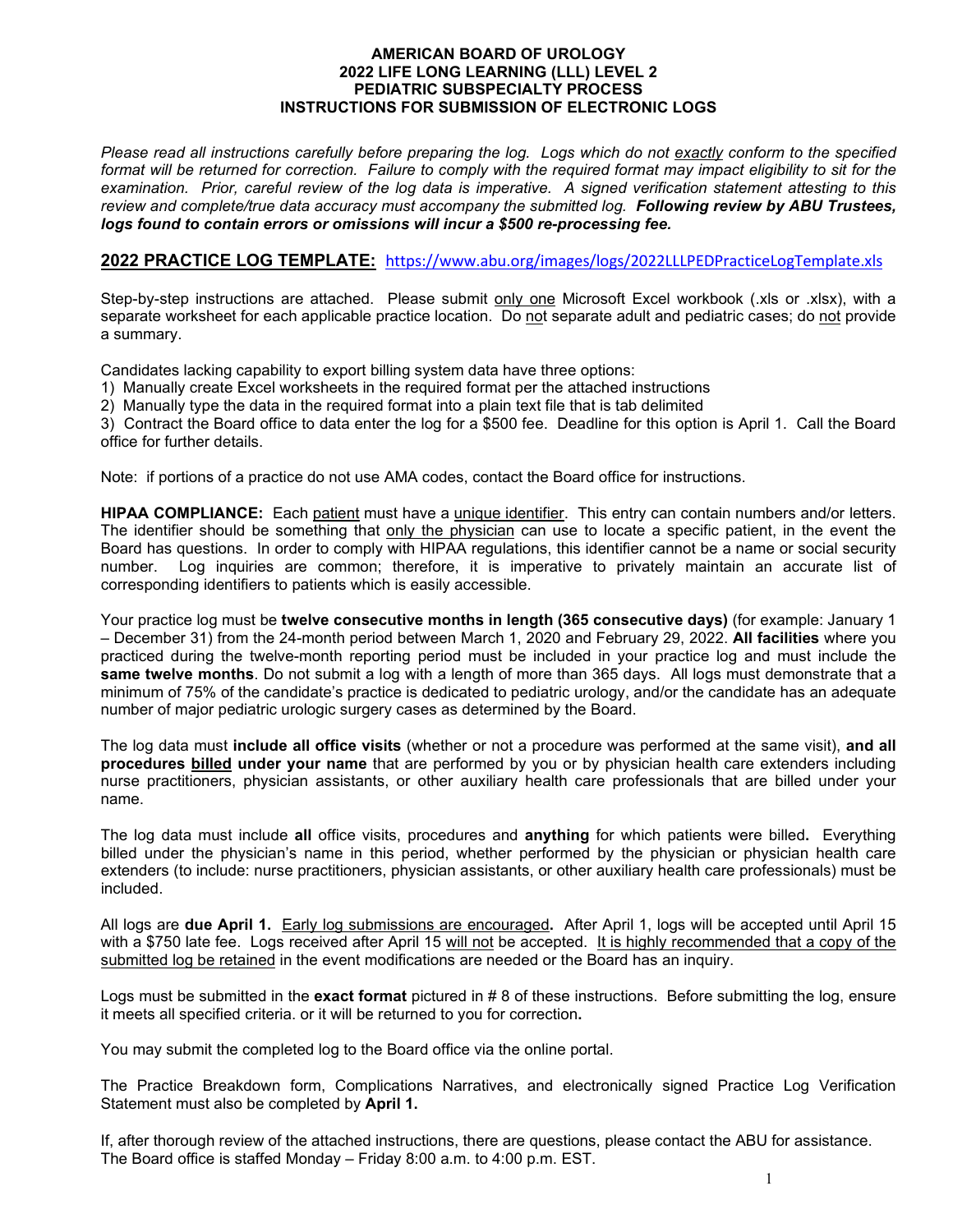# **MANDATORY FORMAT FOR ELECTRONIC PRACTICE LOG SUBMISSION**

The ABU requires that the specified Excel template be used for electronic practice log submission. The log data comprises all office visits, procedures, and anything else for which patients were billed. The time frame is physicianselected and must be a 12 consecutive month period between March 1, 2020 and February 29, 2022 for which data must be exported from the billing system of each practice location. Most types of billing software have this export functionality. For guidance, it may be necessary to consult the particular software vendor. The Board office cannot assist in this endeavor.

Practice log data must be submitted in a single workbook comprised of worksheets for multiple or single locations, according to billing system. Either are acceptable.

#### **Step-by-Step Log Creation Instructions:**

1. **Export the data**. Choose the option that allows for the export of the data listed below. The instructions that follow are for a .csv format or comma-delimited format. *(Specific required formatting is shown in #8, below.)*

|                          | Export As:  |                                                                     |
|--------------------------|-------------|---------------------------------------------------------------------|
| Column A Case #          | Text        | Unique Identifier, up to 20 alpha-numeric characters                |
| Column B Patient Age     | Text        | Number between 0 and 125                                            |
| Column C Gender          | Text        | Patient's gender (M, F, or U (if uncertain))                        |
| Column D Date of Service | Date        | Date of office visit or procedure (*mm/*dd/yyyy)                    |
| Column E ICD-9 or ICD-10 | <b>Text</b> | Primary ICD-9 or ICD-10 code (include decimals where<br>applicable) |
| Column F PROCEDURE       | Text        | A single CPT code, E&M code or HCPCS code                           |
| Columns G-               | <b>Text</b> | Additional ICD-9/ICD-10 codes, one to a column, not required        |

Please use the following template: <https://www.abu.org/images/logs/2022LLLPEDPracticeLogTemplate.xls>

- 2. **Save this data as a Microsoft Excel (.xls or .xlsx) workbook (all Excel files are called workbooks). Name the workbook "LLLpedlog.#####" (inserting the five digit ABU number, ie: certlog.15361**
- 3.

The practice log generated from the billing system will now be visible in Excel as a worksheet and should look like the example below. Be careful to not change any data values.

|                |      | в  |   |                  |       | G   |
|----------------|------|----|---|------------------|-------|-----|
| $\mathbf{1}$   | 1001 |    | М | 10/1/2016 753.21 | 50405 |     |
| $\overline{2}$ | 1002 | 8  | м | 10/1/2016 706.1  | 11420 | 605 |
| 3 <sup>7</sup> | 1002 | 8  | м | 10/3/2016 607.1  | 54161 |     |
| $\overline{a}$ | 1004 | 0  | М | 10/4/2016 605    | 54163 |     |
| 5.             | 1005 | 0  | м | 10/5/2016 752.61 | 54326 |     |
| 6              | 1006 |    | М | 10/7/2016 753.21 | 74420 |     |
|                | 1007 | 10 | F | 10/7/2016 592    | 99212 |     |

3. **Format the columns.** All columns, except for date, should be formatted as "text".

4. **Insert 7 rows at the top of the worksheet (USE THE TEMPLATE PROVIDED IN #1 ABOVE).**  When you download the appropriate log template, the critical data has been filled in.

- 5. **Complete column A, rows 1-7 by typing the entires shown below in # 8.**
- 6. **Complete the remaining header information as follows:**

a. **In column B, row 1, insert your ABU Number**.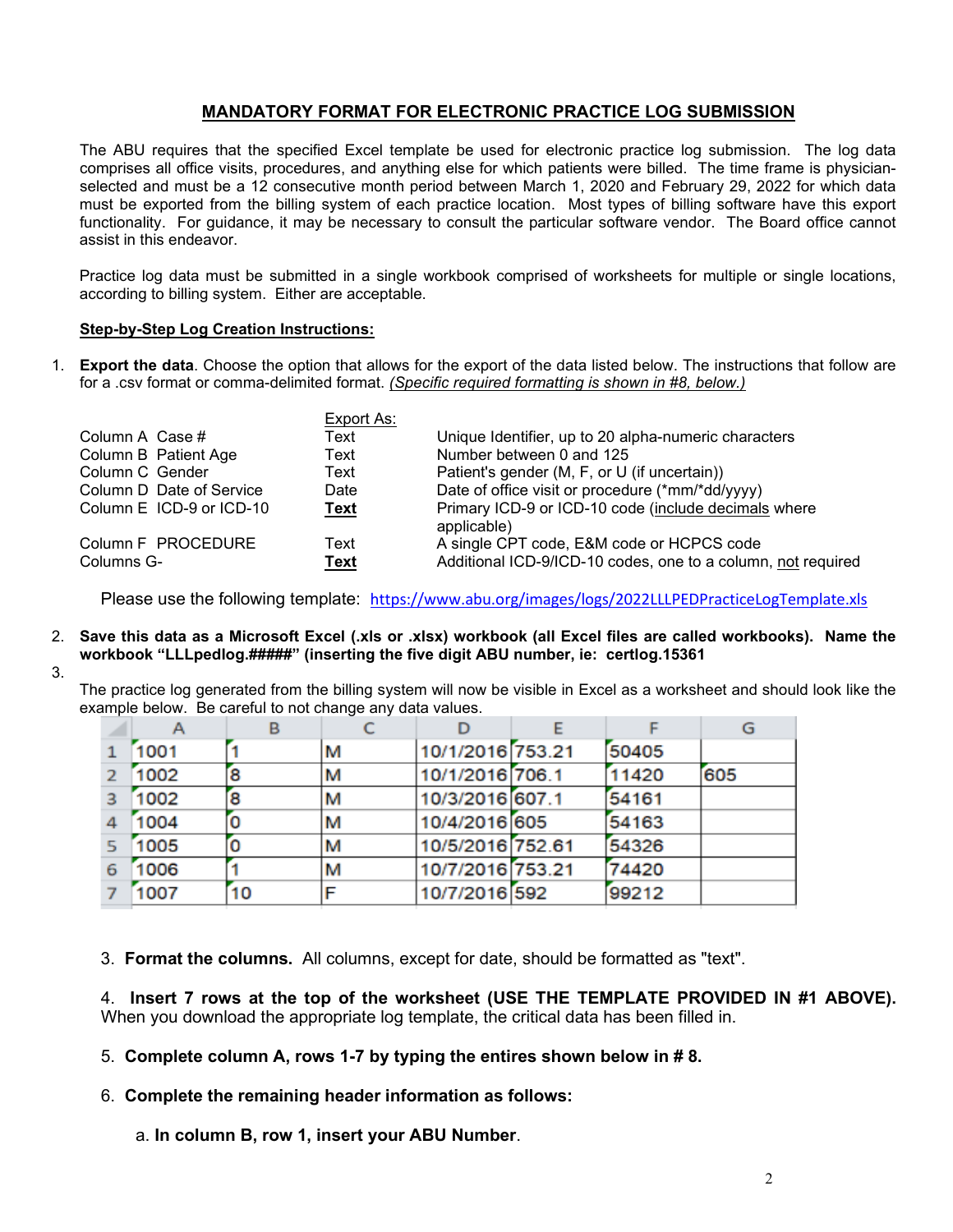# b. **In column B, row 2, type your Last Name only**

c. **In column B, row 3, type your Practice Type.** It must be PEDIATRIC spelled exactly like this, **in all capitals**. No other values are acceptable.

d. **In column B, row 4, type your Location Name**. This is the name of the facility where the office visits occurred or the procedures were performed. The location name must be unique for each setting, for example: ST. MARY'S HOSPITAL, ST. MARY'S AMBULATORY SURGERY, ST. MARY'S CLINIC, UROLOGY ASSOCIATES OF ROCHESTER, etc.

e. **In Column B, Row 5, insert Clinical Setting**. Please choose one of the following which best describes the setting at which the office visit or procedure was conducted. No other choices are acceptable. If the actual clinical setting differs, select the one most closely related.

- **OFFICE**
- **HOSPITAL**
- **AMBULATORY CARE CENTER**

# f. **In Column B, Row 6, insert class exactly as follows**: 2PED 2022

7. Case data must begin in row 8. The data columns in each worksheet must be in exactly this order: See the figure in #8 for an example.

### **4. Case data must begin in Row 8**. **The data columns of each worksheet must follow this exact order (See #8):**.

a. **Column A: Case #**. Each patient must have a unique identifier. This entry can contain numbers and/or letters. The identifier should be something that only the physician can use to locate a specific patient, in the event the Board has questions. In order to comply with HIPAA regulations, this identifier cannot be a name or social security number. Log inquiries are common; therefore, it is imperative to privately maintain an accurate list of corresponding identifiers to patients which is easily accessible.

b. **Column B: Patient Age**. Only a single **numeric** value can be entered. Absolutely no letters can be entered. Do not enter the date of birth. If a formula is used to calculate patient age, the formula must be removed from the cells. If a patient is < 1 year (i.e. 6 months), please choose a value of either 0 or 1.

- **NO FORMULAS** should be present anywhere in the submitted practice log. To eliminate any formulas used, 'Copy' the column, then 'Paste Special' selecting 'Value' as the paste option. This will paste only the Value of the formula; NOT the formula itself.
- **MACTINOSH USERS PLEASE NOTE**: If formulas are used to determine age at date of service, please be aware that Microsoft Excel for Macintosh uses a different 'Date System' than Microsoft Excel for Windows. If using a Mac worksheet, copy the formula(s) into a Microsoft worksheet for Windows. Otherwise, the patient's age will be different by 4 years and 1 day IF YOU HAVE NOT already 'PASTED' the 'VALUES' ONLY AS described above. Refer to: <http://support.microsoft.com/kb/180162> for complete date system modification instructions relevant to these ABU practice log data requirements.
	- c. **Column C: Patient Gender**. The only valid entries are M, F, or U (for Unknown, if gender is uncertain).

d. **Column D: Date of Service**. The cells in this column must be formatted as "date" in mm/dd/yyyy format. (Leading zeroes to increase month and day to two-digits are not necessary.) The dates on all worksheets must fall within the e. **Column E: ICD-9 (Diagnosis) Code**. The cells in this column must be formatted as "**text**." Put the primary diagnosis code in this column. The **decimal point must be included**. Be sure required leading zeroes are visible, as in the 078.11 ICD-9 code, or the record will be rejected. If there are additional diagnoses, put these in columns G, H, I, etc., with only one code per column. (Only the primary diagnosis is required.) See the example in #8, row 9.

f. **Column F: CPT (Procedure) Code, E&M (Evaluation and Management) Code, or HCPCS Level II Code**. All cells in this column must be formatted as "text". Put **only one code in each cell in this column**. Each CPT code must be listed on a separate row. Modifiers are not required. If you